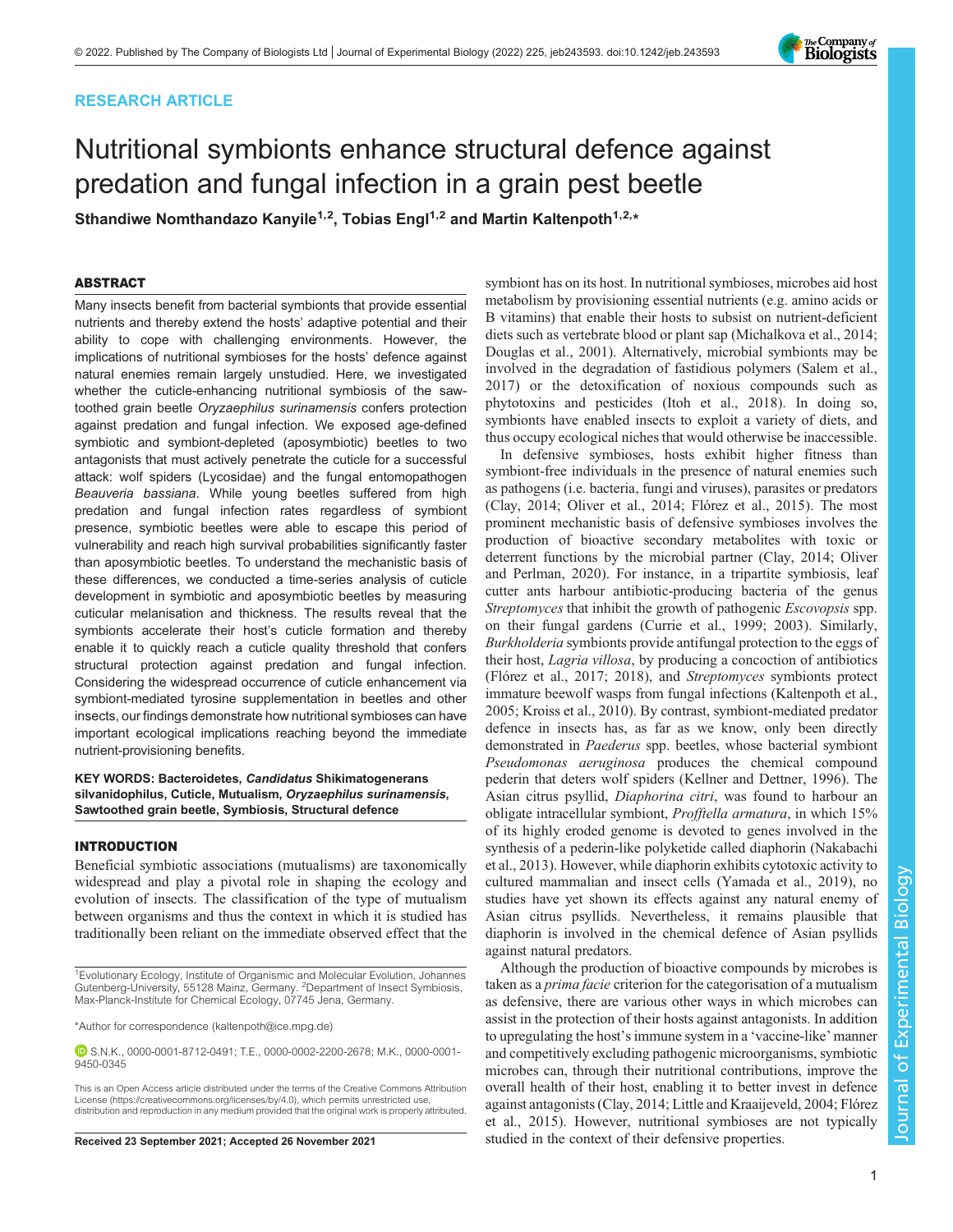One of the first lines of defence in insects is their cuticle, which primarily consists of a cross-linked matrix of cuticular proteins and chitin and serves as a structural barrier between the insect and its external environment [\(Noh et al., 2016\)](#page-8-0). Importantly, the hardening and tanning of the outer layer of the cuticle (exocuticle) is reliant upon two processes: (i) sclerotization, which involves the crosslinking and stabilisation of the cuticle through the incorporation of phenolic compounds, resulting in stiffness or rigidity of the cuticle; and (ii) melanisation, in which melanin is deposited within the cuticle, resulting in pigmentation ([Andersen, 2010](#page-7-0); [Noh et al., 2016](#page-8-0); [Evison et al., 2017](#page-7-0)). At the centre of both processes is the hydroxylation of the aromatic amino acid tyrosine into 3,4 dihydroxyphenylalanine (DOPA). In the case of beetles, which have a particularly hardened cuticle and strongly sclerotised front wings (elytra), a substantial investment in cuticle biosynthesis can be expected ([Noh et al., 2016\)](#page-8-0). However, insects are unable to synthesise the benzene ring of aromatic amino acids [\(Evison et al.,](#page-7-0) [2017](#page-7-0)). Hence, they must obtain these compounds via their diet or by partnering with microbes that can produce aromatics via the shikimate pathway [\(Evison et al., 2017\)](#page-7-0). Indeed, tyrosineprovisioning symbionts have been reported across multiple different beetle taxa: in the black hard weevil Pachyrhynchus infernalis [\(Anbutsu et al., 2017](#page-7-0); [Anbutsu and Fukatsu, 2020\)](#page-7-0), in the cereal weevils Sitophilus spp. [\(Oakeson et al., 2014](#page-8-0); [Vigneron et al.,](#page-8-0) [2014](#page-8-0)), in the grain pest beetle Oryzaephilus surinamensis [\(Engl](#page-7-0) [et al., 2018; Hirota et al., 2017](#page-7-0); [Kiefer et al., 2021](#page-8-0)), and in the West Indian sweet potato weevil, Euscepes postfasciatus[\(Kuriwada et al.,](#page-8-0) [2010](#page-8-0)). Similar observations of symbiont-assisted cuticle biosynthesis have additionally been reported in carpenter ants Camponotus fellah ([Sinotte et al., 2018](#page-8-0)), in the invasive ant species Cardiocondyla obscurior [\(Klein et al., 2016](#page-8-0)) and in turtle ants Cephalotes varians ([Duplais et al., 2021,](#page-7-0) [Jackson et al., 2021\)](#page-8-0). In several of these cases, experimental depletion of the symbionts was shown to result in a phenotype with reduced cuticle thickness and/or changes in cuticular pigmentation.

Oryzaephilus surinamensis is a cosmopolitan pest of stored grain [\(Howard et al., 1995\)](#page-7-0) that harbours the intracellular Bacteroidetes symbiont Candidatus Shikimatogenerans silvanidophilus (henceforth Shikimatogenerans), which supplements the host with the tyrosine precursor prephenate, thereby assisting in cuticle formation ([Hirota et al., 2017](#page-7-0); [Engl et al., 2018;](#page-7-0) [Kiefer et al., 2021\)](#page-8-0). Concordantly, experimentally symbiont-depleted (aposymbiotic) beetles exhibit a thinner and less melanised cuticle than their symbiotic counterparts ([Hirota et al., 2017; Engl et al., 2018](#page-7-0)) and show a reduced resistance to desiccation and lower fitness under dry ambient conditions [\(Engl et al., 2018\)](#page-7-0). However, besides delayed reproductive maturation in symbiotic beetles, no further differences between symbiotic and aposymbiotic beetles regarding other lifehistory traits were observed in laboratory rearing conditions [\(Engl](#page-7-0) [et al., 2020\)](#page-7-0).

Here, we set out to investigate a possible symbiont contribution to the defence of O. surinamensis against two natural enemies: wolf spiders (Lycosidae), which are widely distributed generalist predators, and the entomopathogenic fungus Beauveria bassiana. Like other predators and many entomopathogenic fungi, these natural enemies must overcome the insects' cuticle for successful predation or infection. We thus hypothesised that (1) symbiont elimination results in higher predation pressure and reduced handling times by spiders as a result of a thinner and less sclerotised cuticle, and (2) symbiont-deprived beetles are more susceptible to entomopathogenic fungi which infect the host through the cuticle. To test these predictions, we exposed age-defined symbiotic and

aposymbiotic beetles to wolf spiders in predation assays and B. bassiana in fungal bioassays and recorded their survival probability. Additionally, we conducted a time-series comparison of cuticle development in symbiotic and aposymbiotic beetles. We found that symbionts reduce their host's predation and fungal infection risk, particularly in the first few days post-eclosion, by enabling rapid cuticle formation. This protective effect corresponds to a faster thickening and tanning of the cuticle, indicating that the symbionts enable their host to rapidly escape from the vulnerable post-eclosion phase.

# MATERIALS AND METHODS

# Beetle cultures

Oryzaephilus surinamensis (Linnaeus 1758) cultures used in this study were derived from the JKI strain (2015) of the Julius-Kühn-Institute (Berlin, Germany) and maintained in 1.8 l plastic containers on a diet of oat flakes (Huber-Mühle, Hohberg, Germany). Temperature and relative humidity were kept at 28°C and 60%, respectively. Symbionts were eliminated from a subculture using tetracycline 2 years prior to the start of the experiments to obtain aposymbiotic beetles as described in [Engl et al. \(2018\)](#page-7-0). The symbiont status of the lines is routinely checked using established DNA extraction and qPCR protocols (see [Engl et al., 2018\)](#page-7-0).

Age-defined adult beetles were obtained by separating aposymbiotic and symbiotic pupae into 24-well plates, lined with Fluon (Sigma-Aldrich, Hamburg, Germany) to prevent the escape of beetles. A single oat flake was placed in each well and the plates were observed daily, until the day of adult emergence was recorded.

## Cuticle development

The effect of symbiont presence or absence on the development of the cuticle during the first 7 days post-pupal eclosion was evaluated using two parameters, i.e. cuticular melanisation and cuticle thickness as described by [Engl et al. \(2018\)](#page-7-0). Briefly, 9–12 beetles from each treatment per age group (day) were anaesthetised by being chilled on ice, photographed with an RGB colour camera (Axiocam 208, Zeiss, Jena, Germany) mounted to a StereoDiscovery V.8 dissection scope (Zeiss) and fitted with a constant intensity light source (SLIM-LED S40-75, Schott, Germany) under identical software parameters. The software Natsumushi ([Tanahashi and](#page-8-0) [Fukatsu, 2018](#page-8-0)) was used to measure average red values in a defined circular area of the thorax. After being photographed, 6–9 beetles from each treatment per age group were fixed in phosphate-buffered 4% formaldehyde (Carl Roth, Karlsruhe, Germany), dehydrated and then embedded with Technovit® 8100 (Kulzer, Germany). Semi-thin cross-sections (8 μm) of the thorax were obtained using a microtome and mounted on silanised glass slides with ROTI®Histokitt (Carl Roth). To measure cuticle thickness, images were taken with an Axiocam 506 (Zeiss) under differential interference contrast at 200× magnification on an AxioImager.Z2 (Zeiss). One dorsal, ventral and lateral point, respectively, were randomly chosen to measure the diameter of the cuticle using the Zen software distance tool.

#### Predation assays

Adult wolf spiders (*Pardosa* spp., Lycosidae) were collected on the campus of the Johannes Gutenberg University, Mainz, Germany. Upon arrival in the laboratory, spiders were immediately given two 5th instar O. surinamensis larvae to standardise hunger levels and were then kept at 20°C and 60% relative humidity. Spiders were then subjected to an initial 7 day period of starvation before the start of the experiments and were given water *ad libitum* by spraying.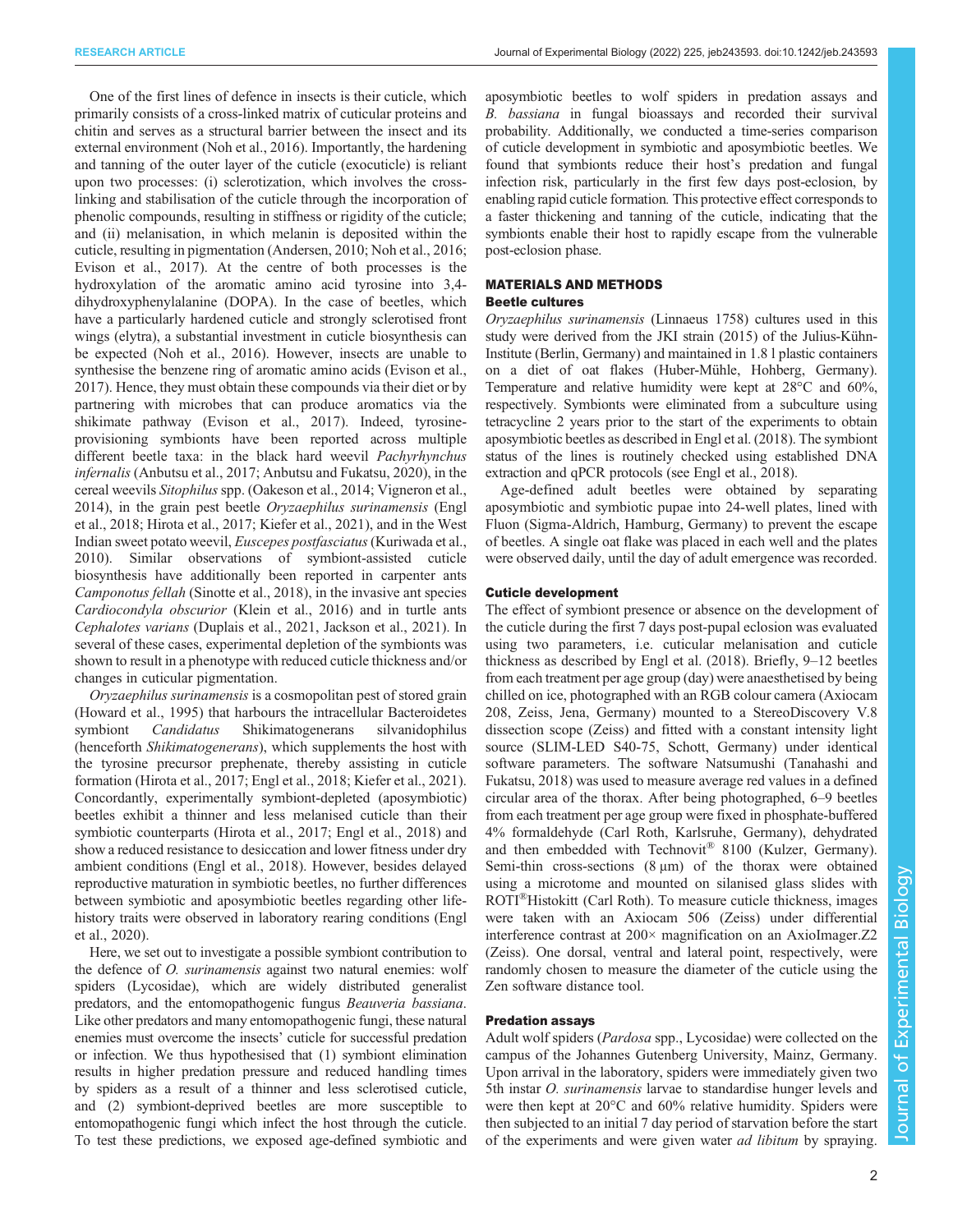RESEARCH ARTICLE **ARTICLE** ARTICLE **Journal of Experimental Biology (2022) 225**, jeb243593. doi:10.1242/jeb.243593

Round plastic containers (diameter 5 cm), with white filter paper taped on the bottom to provide traction, were used as assay arenas. After every assay, the containers were wiped with 70% ethanol and the filter paper was replaced to eliminate possible olfactory cues left from a previous assay ([Linz et al., 2016\)](#page-8-0). Spiders  $(n=39)$  were presented with adult beetles of ascending age (1–7 days old) from both treatment groups (symbiotic,  $n=62$ ; and aposymbiotic,  $n=64$ ). Thus, each spider encountered beetles in the order: 1 day old aposymbiotic and 1 day old symbiotic, 2 day old aposymbiotic and 2 day old symbiotic and so forth. The order of treatments remained unchanged, such that spiders were always given aposymbiotic beetles first in each age group. Even though spider age thus correlated with prey age in our assays, we chose this design to prevent possible learning effects that otherwise may have led spiders to reject beetles based on previous experience with strongly sclerotised and melanised individuals. Additionally, as some spiders did not survive the entire duration of the experiments ( presumably due to old age when initially being collected from the field), new spiders were subsequently collected to complete the assays, and given beetles of ascending age from the point where a previous spider died. Between trials, each spider was starved for at least 5 days and spider motivation to attack (quantified as 'latency', i.e. the time taken for a starving spider to attack a beetle once the beetle was introduced into the arena after 5 days of starvation) was not affected by beetle symbiont status [\(Fig. S1](https://journals.biologists.com/jeb/article-lookup/DOI/10.1242/jeb.243593)). Spiders that rejected beetles in assays were immediately given a 5th instar larva as a hunger control. The assays were conducted as described in [Linz](#page-8-0) [et al. \(2016\).](#page-8-0) Briefly, a spider was introduced into the arena and allowed to acclimatise for 5 min. Using a plastic Falcon tube (Eppendorf, Hamburg, Germany), the spider was confined to one end of the arena and an age-defined beetle was introduced into the arena. After a further 5 min of acclimatisation, the beetle was also contained at the opposite end of the arena. The trial started with the simultaneous removal of both Falcon tubes and the interaction was observed. The following behavioural definitions applied. (i) Attack – defined as physical contact between the spider and beetle, where the spider grabs and picks up the beetle. (ii) Survived – when the beetle was attacked and then dropped by the spider. Following survival, beetles were removed from the assay arena and placed in a separate container with oats and further observed for injuries. There were only two instances where surviving beetles had sustained visible injuries. Furthermore, it was observed in pilot experiments that beetles were never attacked more than once. Spiders ignored beetles which they were unable to kill at the first attack, even if the beetle was left with the spider in the arena for extended periods of time. (iii) Rejection – defined as an event where a spider did not engage with the beetle at all (no attack event).

In the case of successful attacks, the spiders remained in the arena until they finished eating the beetle. In the case of rejection, spiders remained in the assay arena with the beetle for 1 h hour before they were removed. The following variables were recorded during the assays: (i) the time taken for the spider to attack the beetle and (ii) whether the beetle survived an attack encounter or not.

Spiders ( $n=28$ ) were also presented with symbiotic ( $n=17$ ) and aposymbiotic  $(n=18)$  5th instar larvae, in assays that proceeded as described above. Here, spider handling time (defined as the time from the moment of larva capture to the end of feeding) was recorded. To assess possible differences in mass between symbiotic and aposymbiotic larvae that may influence spider handling times, we weighed randomly selected symbiotic  $(n=17)$  and aposymbiotic  $(n=19)$  5th instar larvae using an electronic scale (Precisa ES 225M-DR, Dietekon, Switzerland).

#### Beauveria bassiana cultures and fungal bioassays

A commercial oil suspension of B. bassiana strain ATCC7404 was obtained from Palmruessler (Munich, Germany). The suspension was mixed with sterile distilled water and cultured on potato dextrose agar (PDA) medium (Carl Roth) at 26°C under dark conditions. After 7 days, spores were harvested from the culture plate by washing with 0.05% Triton-X (Carl Roth) and filtered (11 μm pore size) to remove hyphal fragments. Spores were then resuspended in sterile phosphatebuffered saline (1× PBS: 137 nmol l−<sup>1</sup> NaCl, 2.7 mmol l−<sup>1</sup> KCl,  $10 \text{ mmol } 1^{-1}$  Na<sub>2</sub>HPO<sub>4</sub>, 2 mmol  $1^{-1}$  KH<sub>2</sub>PO<sub>4</sub>) and were first passaged through O. surinamensis to obtain virulent cultures. Beetles were exposed to B. bassiana ATCC7404 as follows. Clean, round plastic containers were inoculated with 25 μl of the fungal spore suspension  $(2.4\times10^7$  spores ml<sup>-1</sup> as measured with a Neubauer Chamber) and allowed to dry under sterile conditions. For controls, the container was instead inoculated with 25 μl of sterile PBS. Thereafter, 15 beetles were introduced into each container and exposed to the dry fungal spores for a period of 14 days. Oats were provided to the beetles for the duration of the experiment and these were frequently replaced with fresh oats, to prevent fungal overgrowth on the food. The small plastic containers were placed in a bigger plastic container and incubated at 27°C and 80% relative humidity. Dead beetles were immediately removed from the assay, briefly washed in 12% bleach, rinsed in sterile distilled water, placed on a moist filter paper, and incubated in the same conditions as above. Spores were re-harvested from beetle carcasses by vigorously shaking dead beetles in 0.05% Triton-X to dislodge them from the cuticle. The resuspension was then plated on PDA to observe for viability and subsequently used to reinfect beetles. After the third passage of the fungus through beetles, a final spore suspension was prepared on PDA and standardised to  $2.4 \times 10^{7}$  spores ml<sup>-1</sup>, and used to infect three replicates of newly emerged beetles (<24 h old, hereafter referred to as 'young' beetles) and 14 day old beetles (hereafter referred to as 'old' beetles;  $n=15$ symbiotic and aposymbiotic beetles per treatment), and mortality was recorded for a 14 day period.

#### Statistical analysis

Data were analysed using the statistical software R Studio 3.6.2 [\(http://www.R-project.org/\)](http://www.R-project.org/). To evaluate the influence of symbiont status and age on cuticle thickness and melanisation, generalised linear models (GLMs) were fitted to the data using the 'glm' functions from the MASS package ([Venables and Ripley, 2002\)](#page-8-0). Following significant effects of symbiont status and age on cuticle thickness and melanisation, Wilcoxon rank sum tests with the Benjamini–Hochberg P-adjustment method [\(Dunn, 1964\)](#page-7-0) were used for pairwise comparisons to determine differences between aposymbiotic and symbiotic beetles for each age group. To assess whether symbiont status and beetle age influenced adult and larval mortality, generalised linear mixed effects 'glmer' models from the lme4 package ([Bates et al., 2015](#page-7-0) preprint) were used. Binomial distribution was specified in the case of adult predation assays. The response was survival outcome (adult predation model) or handling time (larval predation model); symbiont status was introduced as a fixed effect in both models, with beetle age as an additional fixed effect for the adult predation model. Spider identity was specified as a random effect for both models. Backward model reduction was conducted to select the minimum adequate model. The influence of symbiont status on larval mass was assessed with an ANOVA. Normality and variance homogeneity assumptions for the ANOVA were tested using the Shapiro–Wilk test and the F-test, respectively, with data being accepted as normal and homogeneous in variance when  $P > 0.05$ . Survival of young and old beetles in the fungal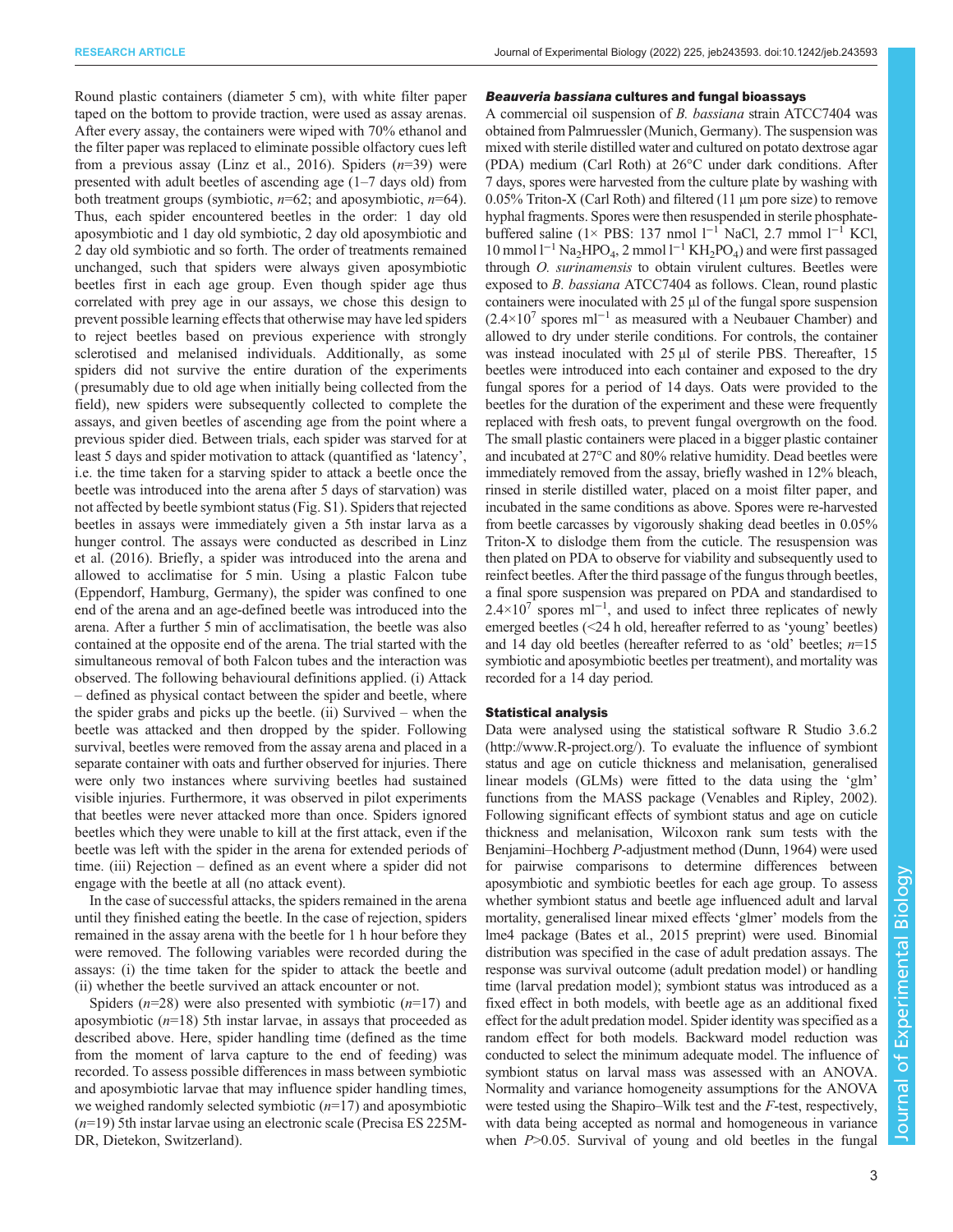<span id="page-3-0"></span>

| Table 1. Impact of Oryzaephilus surinamensis symbiont status and age |
|----------------------------------------------------------------------|
| on cuticular traits and defence against a predator and an            |
| entomopathogenic fungus                                              |

| Response                         | Model        | Symbiont status   | Age               |
|----------------------------------|--------------|-------------------|-------------------|
| Cuticle thickness                | <b>GLM</b>   | $\gamma^2$ =15.4  | $\gamma^2 = 76.2$ |
|                                  |              | $d.f.=1$          | $d.f.=1$          |
|                                  |              | $P = 0.001$       | P < 0.001         |
| Melanisation                     | <b>GLM</b>   | $\gamma^2 = 44.5$ | $\gamma^2$ =194.3 |
|                                  |              | d $f = 1$         | $d.f.=1$          |
|                                  |              | P<0.001           | P < 0.001         |
| Handling time (larval predation) | <b>GLMER</b> | $t = 3.435$       |                   |
|                                  |              | $d.f.=1$          |                   |
|                                  |              | P<0.001           |                   |
| Survival (adult predation)       | <b>GLMER</b> | z=3.668           | z=5.588           |
|                                  |              | $d.f = 1$         | $d.f = 1$         |
|                                  |              | $P = 0.001$       | P < 0.001         |
| Survival (fungal bioassay)       | Cox-ME       | $z=-2.45$         | $z = 7.48$        |
|                                  |              | $d.f.=1$          | $d.f.=1$          |
|                                  |              | P=0.01437         | P<0.001           |

Results of generalised linear models (GLM), generalised linear mixed effects models (GLMER) and Cox mixed-effects (COX-ME) models assessing the influence of symbiont status and age. Significant P-values are in bold.

bioassays was analysed with Cox mixed-effects models of the COXME package [\(Therneau, 2012](#page-8-0)). Here, symbiont status and age were explanatory factors and the replicate number was introduced as a random factor. Kaplan–Meier models were used to plot survival probability from the RMS package ([Harrell and Frank, 2013](#page-7-0)). Plots were illustrated using ggplot2 [\(Wickham, 2016\)](#page-8-0).

# RESULTS

#### Symbiont influence on cuticle development

To gain insight into the contribution of symbionts to cuticle formation, we monitored symbiotic  $(n=108)$  and aposymbiotic beetles (n=104) during the first 7 days post-eclosion. As expected, melanisation was significantly influenced by symbiont status (Table 1; GLM,  $P \le 0.001$ ) and age (Table 1; GLM,  $P \le 0.001$ ). A

pairwise within-treatment comparison of melanisation, across different age groups using the Wilcoxon rank sum test revealed that individuals of both treatments progressively melanised over the first 7 days, but a significant single-day increase in melanisation was only observed from day 1 to day 2 for both symbiotic and aposymbiotic beetles (comparison of day 1 with day 2: Benjamini–Hochberg corrected P<0.001, both treatments; Fig. 1; [Fig. S2\)](https://journals.biologists.com/jeb/article-lookup/DOI/10.1242/jeb.243593). Between-treatment comparisons revealed significant differences in melanization between symbiotic and aposymbiotic beetles for all days (Benjamini-Hochberg corrected  $P<0.05$ ). Interestingly, by day 3, symbiotic beetles had already attained the same level of melanisation as 7 day old aposymbiotic beetles (day 3 and day 7: W=79, Benjamini–Hochberg corrected  $P=0.09862$ ).

Similar results were observed for the progression of cuticle thickness (symbiotic  $n=56$ , aposymbiotic  $n=46$ ). Symbiont status and age significantly influenced cuticle thickness (Table 1; P<0.001 for both). Within-treatment comparisons revealed that symbiotic beetles significantly increased the thickness of their cuticle within the first 3 days (Wilcoxon rank sum comparison of day 1 and day 2: Benjamini–Hochberg corrected  $P=0.0131$ ; day 2 and day 3: Benjamini–Hochberg corrected  $P=0.0447$ ; [Fig. 2\)](#page-4-0). Subsequently, cuticle thickness continued to increase until day 7, albeit at a slower and statistically insignificant rate. By contrast, the rapid day-by-day increase in cuticle thickness observed in symbiotic beetles in the first 3 days was not observed in aposymbiotic beetles (comparison of day 1 and day 2: Benjamini–Hochberg corrected  $P=0.1551$ ; day 2 and day 3: Benjamini–Hochberg corrected  $P=0.1688$ ; [Fig. 2\)](#page-4-0). Nevertheless, aposymbiotic beetles also progressively increased the thickness of their cuticle until day 7. Between-treatment comparisons revealed that symbiotic and aposymbiotic beetles never had the same cuticle thickness at any time point (Benjamini– Hochberg corrected  $P<0.05$  for all days). Interestingly, by day 3, the cuticle thickness of symbiotic beetles did not significantly differ from that of 7 day old aposymbiotic beetles  $(W=20,$  Benjamini– Hochberg corrected  $P=0.8182$ ).

> Fig. 1. Melanisation progression in symbiotic and aposymbiotic Oryzaephilus surinamensis beetles from day 1 to day 7 post-eclosion. Inverse red values of symbiotic (grey contours,  $n=108$ ) and aposymbiotic (white contours,  $n=104$ ) beetles in different age groups. Higher inverse red values reflect darker cuticular coloration. The horizontal line inside each contour represents the median. Significant differences (P<0.05) were observed between treatments in every age group, following Wilcoxon pairwise comparisons with the Benjamini–Hochberg P-adjustment method.



4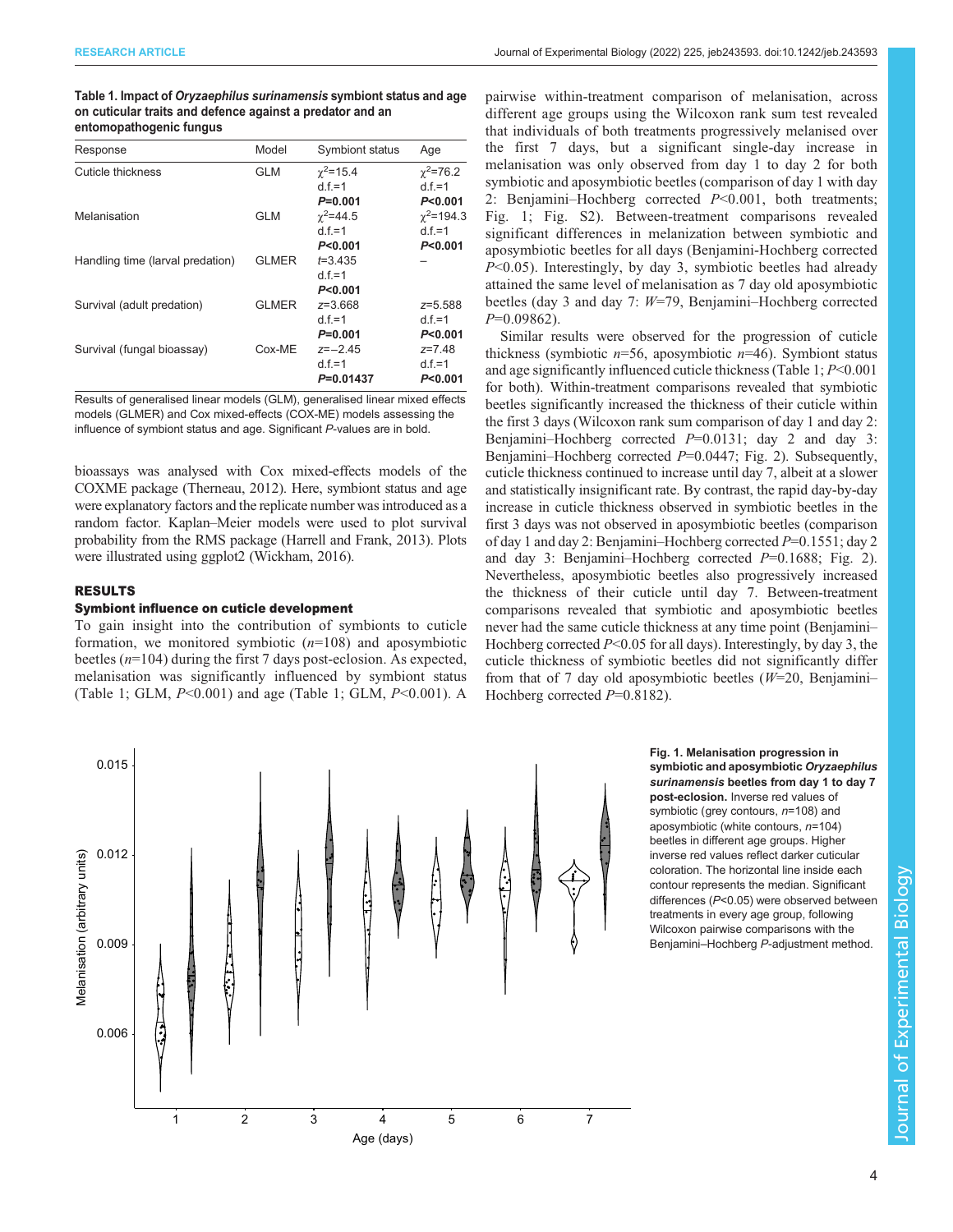<span id="page-4-0"></span>

#### Fig. 2. Cuticle thickness progression in symbiotic and aposymbiotic beetles from day 1 to day 7 post-eclosion. Mean cuticle thickness of symbiotic (grey contours,  $n=56$ ) and

aposymbiotic (white contours, n=46) beetles in different age groups. The horizontal line inside each contour represents the median. Significant differences (P<0.05) between treatments were observed in every age group, following Wilcoxon pairwise comparisons with the Benjamini– Hochberg P-adjustment method.

# Symbiont influence on defence against wolf spiders

We exposed age-defined symbiotic and aposymbiotic beetles to starved wolf spiders  $(n=39)$  in predation assays. We found that both symbiont status and age had a significant effect on beetle survival [\(Table 1;](#page-3-0) GLMER,  $P \le 0.001$  for both; aposymbiotic  $n=64$ , symbiotic  $n=62$ ). The interaction effect of age and symbiont status was not significant and was thus removed from the model. The age effect seemed to be particularly strong, as young beetles of both treatments had a low survival probability, but this increased with age for both treatment groups (Fig. 3). Nevertheless, the odds of survival increased significantly more rapidly for symbiotic beetles, while a more gradual trend was observed for aposymbiotic beetles. Specifically, reaching a

50% survival probability took 3 days for symbiotic beetles, but 5 days for aposymbiotic beetles (Fig. 3). Overall, symbiotic beetles suffered lower mortality than aposymbiotic beetles.

A previous study ([Engl et al., 2018](#page-7-0)) found a 20% reduction in cuticle thickness in aposymbiotic O. surinamensis larvae (4th instar). Thus, we also presented larvae (5th instar, aposymbiotic  $n=17$ , symbiotic  $n=18$ ) to wolf spiders  $(n=28)$  in a separate experiment and measured spider handling times. Spiders always consumed the presented larva, but took significantly longer to capture and consume symbiotic beetle larvae, compared with aposymbiotic larvae [\(Table 1;](#page-3-0) GLM, P<0.001). On average, it took spiders 14 more minutes to handle symbiotic than aposymbiotic



Fig. 3. Impact of symbiont status and age on adult beetle defence against predatory wolf spiders. Survival probability (mean and 95% confidence interval) of symbiotic (green line and shaded area; green dots show single data points) and aposymbiotic (black line and shaded area; black dots show single data points) adult beetles of different ages as predicted by the generalised linear mixed effects model (GLMER). Both symbiont status (\*\*\*P<0.001) and age (P<0.001) had a significant influence on survival probability (GLMER, spiders  $n=39$ , symbiotic  $n=62$ , aposymbiotic n=64).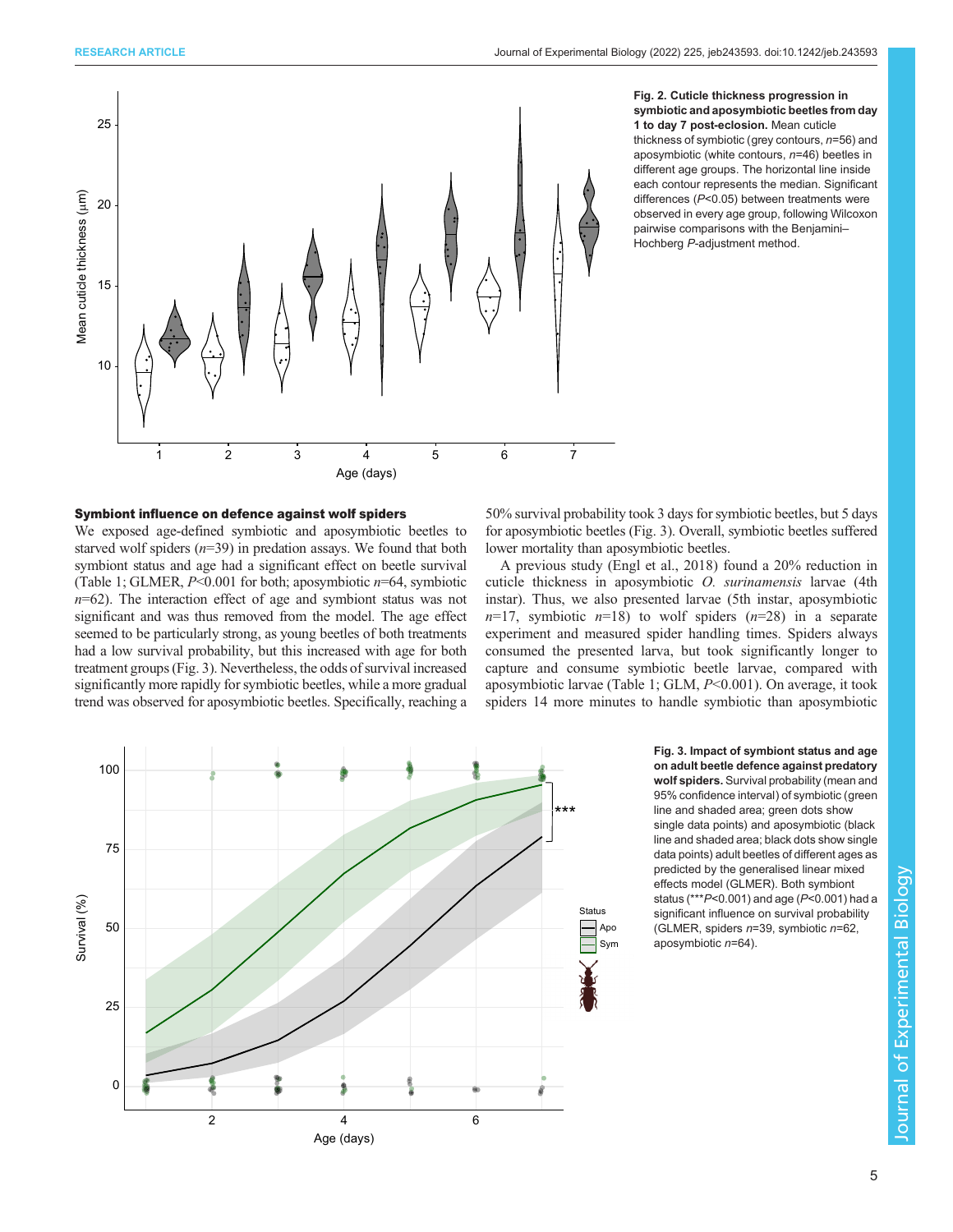<span id="page-5-0"></span>

Fig. 4. Impact of symbiont status on handling time of larvae by predatory wolf spiders, and on larval mass. (A) Spiders (n=28) took significantly longer to handle symbiotic 5th instar larvae (grey contours, n=18) than they did with aposymbiotic larvae (white contours, n=17) (GLM, \*\*\*P<0.001). (B) Differences in mass of symbiotic (grey contours,  $n=19$ ) and aposymbiotic (white contours,  $n=17$ ) larvae were not significant (ANOVA, ns,  $P>0.05$ ). The horizontal line inside contours indicates the median.

larvae (83 min and 69 min to handle symbiotic and aposymbiotic larvae, respectively; Fig. 4A). We then asked whether these differences in handling time could be due to differences in size (mass) between symbiotic and aposymbiotic larvae. We measured larval mass and found that there was a trend towards symbiotic larvae being heavier than aposymbiotic beetles (Fig. 4B), but this difference was not significant (ANOVA; aposymbiotic  $n=17$ , symbiotic  $n=19$ , d.f.=1;  $F=1.659$ ;  $P=0.206$ ).

#### Symbiont influence on defence against B. bassiana

Symbiont influence on the defence of *O. surinamensis* against *B*. bassiana was evaluated using Cox mixed-effects models. Mortality was significantly influenced by both symbiont status and age in the group exposed to the entomopathogen [\(Table 1;](#page-3-0) Cox-me;  $P=0.014$ and  $P<0.001$ , respectively; Fig. 5). The survival probability of young beetles (young aposymbiotic  $n=45$ , young symbiotic  $n=45$ ) was significantly lower than that of old beetles (old aposymbiotic  $n=45$ , old symbiotic  $n=45$ ) regardless of symbiont status ([Table S1](https://journals.biologists.com/jeb/article-lookup/DOI/10.1242/jeb.243593); Fig. 5). While mortality of old beetles did not differ between symbiotic and aposymbiotic beetles, young aposymbiotic beetles showed an earlier onset of mortality and suffered from significantly higher overall mortality than young symbiotic beetles (Fig. 5,  $P<0.001$ ; [Table S1](https://journals.biologists.com/jeb/article-lookup/DOI/10.1242/jeb.243593)). By contrast, there was no difference in survival between young symbiotic and aposymbiotic individuals without exposure (controls) to the entomopathogen  $(P=0.40;$  [Fig. S3,](https://journals.biologists.com/jeb/article-lookup/DOI/10.1242/jeb.243593) [Table S1\)](https://journals.biologists.com/jeb/article-lookup/DOI/10.1242/jeb.243593).

#### **DISCUSSION**

By associating with microbial symbionts, hosts may benefit



Fig. 5. Survival probability of young (<24 h post-eclosion) and old (14 days post-eclosion) symbiotic and aposymbiotic beetles exposed to Beauveria bassiana spores. Mortality was significantly influenced by symbiont status and age (Cox mixed-effects model, P=0.01437 and P<0.001, respectively). Lines depict the mean and the shaded area the 90% confidence interval. Young beetles (dashed lines) of both treatment groups suffered significantly higher mortality than old beetles (solid lines; old aposymbiotic n=45, old symbiotic  $n=45$ ; \*\*\* $P<0.001$ ), and young aposymbiotic beetles (dashed black line; n=45) suffered from an earlier onset of mortality as well as a higher mortality rate than young symbiotic beetles (dashed green line; n=45, \*\*\*P<0.001).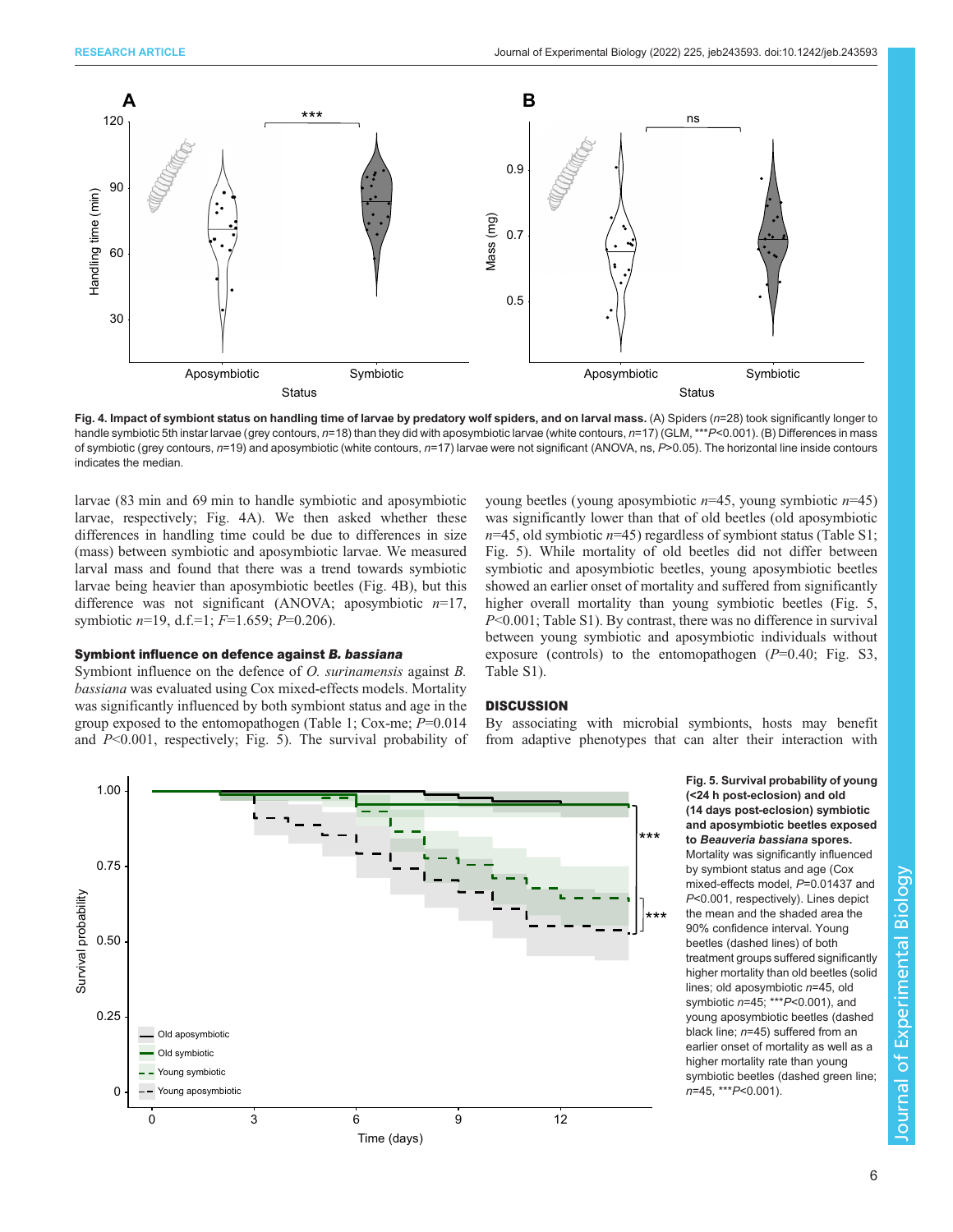environmental stressors. The grain pest beetle Oryzaephilus surinamensis harbours intracellular Bacteroidetes symbionts (Candidatus Shikimatogenerans silvanidophilus) that supplement the beetle with tyrosine precursors, thereby playing an important role in cuticle biosynthesis ([Hirota et al., 2017](#page-7-0); [Engl et al., 2018](#page-7-0); [Kiefer et al., 2021\)](#page-8-0). It was demonstrated that the symbiont-mediated phenotype translates to fitness benefits for the host under desiccation stress, a condition that is characteristic of the grain storage facilities that these beetles notoriously inhabit [\(Engl et al.,](#page-7-0) [2018](#page-7-0)). However, beyond water retention, the insect cuticle has an array of additional functions, notably acting as a structural barrier against natural enemies ([Hadley, 1984](#page-7-0)). Our current study shows that the nutritional symbiosis with Shikimatogenerans also confers enhanced mechanical defence to O. surinamensis against a generalist predator and an entomopathogenic fungus. Furthermore, we show that this protective effect corresponds to faster thickening and tanning of the cuticle, indicating that the symbionts enable their host to rapidly escape from the vulnerable post-eclosion phase.

Upon eclosion from the pupal case, the cuticle of insects undergoes a crucial transition from soft and white to harder and darker [\(Rajpurohit et al., 2021\)](#page-8-0). Importantly, sclerotisation and melanisation of the cuticle are reported to coincide with a strong increase in symbiont titre within the first week post-eclosion in O. surinamensis ([Engl et al., 2020](#page-7-0)) and in Sitophilus oryzae ([Vigneron](#page-8-0) [et al., 2014\)](#page-8-0), indicating a particular need for the symbiont during cuticle formation. The impact of the symbionts on cuticle development is due to the provisioning of tyrosine precursors in both O. surinamensis [\(Kiefer et al., 2021](#page-8-0)) and S. oryzae [\(Oakeson](#page-8-0) [et al., 2014; Vigneron et al., 2014\)](#page-8-0), which are in high demand to produce cuticular proteins, melanin, and catecholamines used for sclerotisation [\(Noh et al., 2016](#page-8-0)). Concordantly, we observed a significant influence of symbiont presence and age on both melanisation and cuticle thickness during the first 7 days posteclosion ([Figs 1](#page-3-0) and [2](#page-4-0)). Symbiotic beetles were able to rapidly develop their cuticle by increasing thickness and melanisation, while this development was slower in aposymbiotic beetles, with their cuticle never reaching the same thickness or melanisation as that of their symbiotic counterparts. Thus, symbiont-mediated cuticle biosynthesis enables symbiotic beetles to build up their cuticle more rapidly (see also [Hirota et al., 2017](#page-7-0)). We then investigated how this differential rate at which the cuticle develops in symbiotic and aposymbiotic O. surinamensis impacts the beetles' ability to cope with predators and fungal pathogens that need to breach the cuticle for successful attack.

The outcome of an adult beetle's encounter with a wolf spider was significantly influenced by symbiont presence or absence, with an overall higher survival probability in symbiotic beetles when compared with aposymbiotic beetles [\(Fig. 3](#page-4-0)). For successful predation, wolf spiders must execute a prey capture sequence that involves delivering a venom that ultimately paralyses the prey and begins the process of extra-oral digestion [\(Eggs et al., 2015\)](#page-7-0). Thus, the low survival probability noted in aposymbiotic beetles is probably due to the reduced thickness of the cuticle, which enhances the spider's chances of successfully biting through the cuticle and injecting venom. Enhanced cuticle thickness was previously also described for symbiotic as compared with aposymbiotic beetle larvae [\(Engl et al., 2018](#page-7-0)), which probably explains the significantly longer spider handling times observed in symbiotic larvae, as we found no significant difference in mass between symbiotic and aposymbiotic larvae [\(Fig. 4\)](#page-5-0). Changes in cuticular traits with progression in cuticle development were

concordantly reflected in the strong age effect on adult beetle survival outcome, with survival probability increasing with a progression in age for both symbiotic and aposymbiotic beetles. However, the survival probability of symbiotic beetles increased earlier, reaching 50% around day 3, while aposymbiotic beetles achieved the same level of survival probability 2–3 days later. Similarly, [Wang et al. \(2018\)](#page-8-0) observed that in Pachyrhynchus sarcitis kotoensis weevils, mature ('hard') weevils survived predatory attacks by Japalura swinhonis lizards, while young ('soft') weevils were easily consumed. Interestingly, symbiontmediated provisioning of tyrosine precursors has been reported in the congeneric species Pachrhynchus infernalis [\(Anbutsu et al.,](#page-7-0) [2017\)](#page-7-0); thus, the escape of Pachyrhynchus weevils from the vulnerable post-eclosion period may also be accelerated by bacterial symbionts.

We observed a similar effect of age and symbiont presence in encounters with entomopathogenic fungi, where young beetles of both treatments suffered from significantly higher mortality than old beetles, and higher mortality rates were noted in young aposymbiotic as compared with symbiotic beetles ([Fig. 5\)](#page-5-0). Akin to the interaction with wolf spiders, this is indicative of underlying differences in the rate at which a cuticle quality threshold that confers protection is achieved. However, it must be noted that the adhesion of conoidal spores to the cuticle and the subsequent breach of the fungus through the cuticle are only the first steps towards successful infection ([Lu and Leger, 2016](#page-8-0)). Once inside the haemocoel, the fungus must overcome the host's immune defences [\(Lu and Leger, 2016](#page-8-0)). Importantly, encapsulation and melanisation constitute essential components of the insect's immune reaction towards entomopathogenic fungi [\(Lu and Leger, 2016](#page-8-0); [Yassine et al.,](#page-8-0) [2012\)](#page-8-0). Thus, it is possible that the increased susceptibility to fungal infection of young aposymbiotic O. surinamensis is due to either reduced cuticle thickness and sclerotisation or an impaired encapsulation response, or a combination of the two. Interestingly, carpenter ants (Camponotus floridanus) harbouring tyrosinesupplementing Blochmannia symbionts were more susceptible to the fungal pathogen Metarhizium brunneum than antibiotic-treated individuals, indicating that while the symbiont is important for cuticular formation, it imposes a cost of reduced immunity upon its host ([Sinotte et al., 2018](#page-8-0)). In O. surinamensis, recent findings also reveal a cost of symbiosis, manifested as a delay in the onset of reproduction in symbiotic beetles at low desiccation stress [\(Engl et al.,](#page-7-0) [2020\)](#page-7-0), but our results indicate that this does not have a negative impact on the beetle's immune defence against fungi.

Under natural conditions, virtually all animals must contend with natural enemies that exert strong selective pressures on individuals and populations ([Oliver et al., 2014\)](#page-8-0). Consequently, hosts may acquire fitness benefits from novel defensive properties conferred by their microbial partners ([Flórez et al., 2015](#page-7-0)). Microbes may be involved in the direct production of bioactive compounds that deter antagonists, as exemplified by the symbionts of Paederus beetles that produce pederin, which deters wolf spiders ([Kellner and](#page-8-0) [Dettner, 1996\)](#page-8-0), or the antibiotic-producing symbionts of European beewolves Philanthus triangulum that protect the wasp larvae from fungal infection ([Kaltenpoth et al., 2005\)](#page-8-0). Indirectly, symbiotic microbes may confer protection via stimulation of the host's immune system as demonstrated in mosquitos, where infection with the endosymbiont Wolbachia leads to increased resistance to dengue virus ([Pan et al., 2012](#page-8-0)), or through resistance to colonisation by pathogens as has been found in the Oriental tea tortrix, Homona magnanima, and its intestinal symbionts [\(Takatsuka and Kunimi,](#page-8-0) [2000\)](#page-8-0). By demonstrating how rapid symbiont-mediated cuticle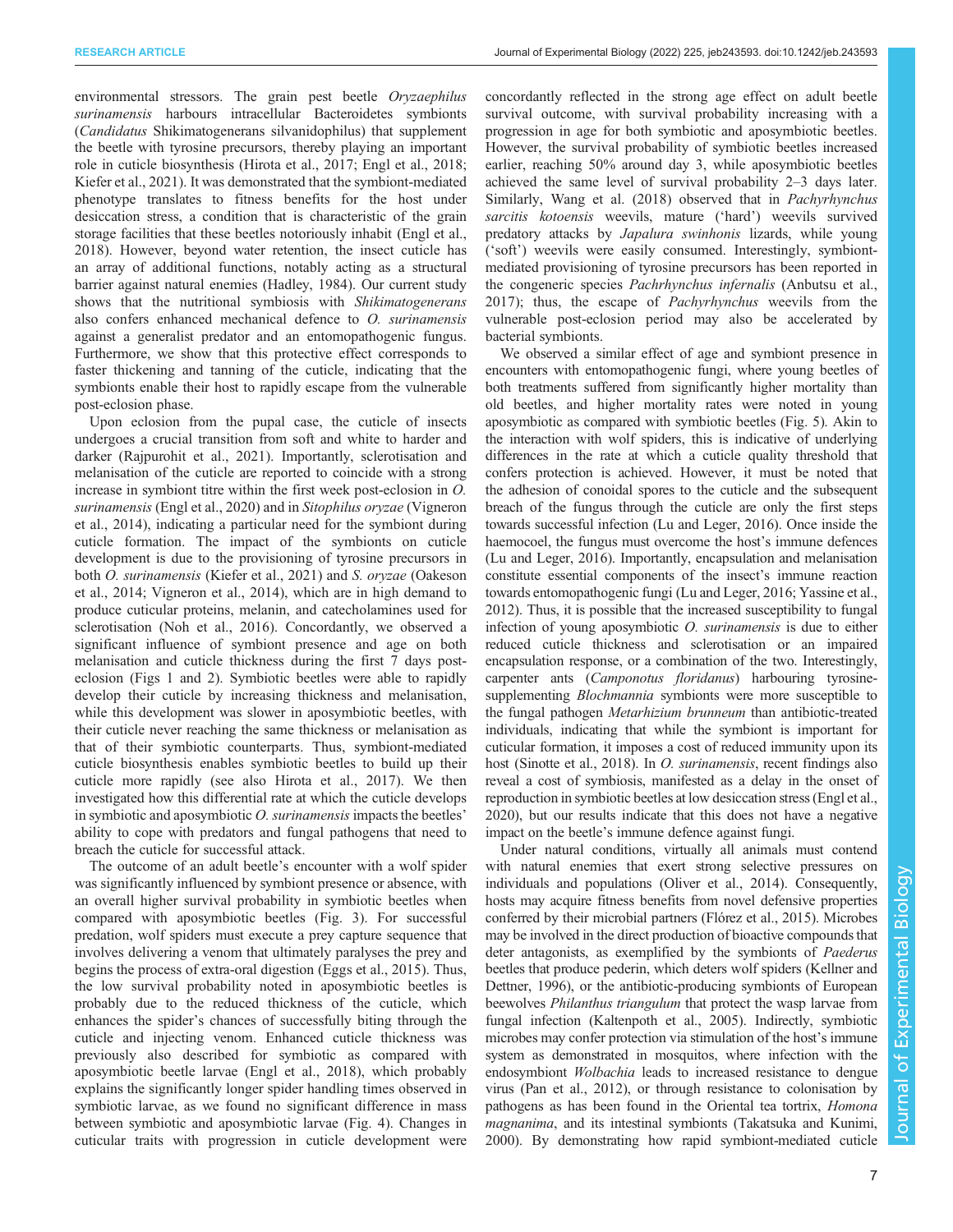<span id="page-7-0"></span>biosynthesis post-eclosion corresponds to the early escape of symbiotic beetles from vulnerability to predation and fungal infection, this study presents a nutrition-based enhancement of structural defences as an additional way in which microbial symbionts can protect their host from natural enemies.

Grain pest beetles not only have to contend with the low ambient humidity that characterises grain storage facilities but also must evade parasitoids, pathogens and predators. The most commonly found predators that occur with O. surinamensis in grain storage facilities are the hemipterans Xylocoris flavipes and Lyctocoris campestris, both of which are known to attack and kill the eggs and larvae of various grain pest beetles (Donnelly and Phillips, 2001; [Parajulee and Phillips, 1993](#page-8-0)). However, wild populations of O. surinamensis have been reported ([Sharaf et al., 2008](#page-8-0); [2013](#page-8-0)), where the beetles may encounter a wider range of small arthropod predators as well as pathogens. Furthermore, the defensive benefit of the symbiosis probably has implications for pest management because microbial pest control agents such as B. bassiana are now an attractive alternative to chemical pesticides against insect pests, including O. surinamensis (Erler and Ates, 2015). We posit that engaging in a symbiosis that supplements the precursor for tyrosine as a key compound required for cuticle biosynthesis equips O. surinamensis with an armour that confers desiccation resistance (Engl et al., 2018) and enhances structural defence against predation and fungal infection, providing insight into the ecological benefits that are likely to have favoured the evolution and maintenance of the symbiosis. This benefit probably extends to many other beetles in which tyrosine-provisioning microbes have been identified, including S. oryzae, P. infernalis and E. postfasciatus ([Vigneron](#page-8-0) [et al., 2014;](#page-8-0) Anbutsu et al., 2017; Anbatsu and Fukatsu, 2020; [Kuriwada et al., 2010](#page-8-0)) as well as many other weevils harbouring intracellular symbionts ([Zhang et al., 2017](#page-8-0) preprint). In addition, symbionts localised in bacteriomes have been described for at least five additional beetle families (Brentidae, Bostrichidae, Nosodendridae, Throscidae and Dasytidae), and the close phylogenetic relationships of some Brentidae symbionts with Nardonella ([Zhang et al., 2017](#page-8-0) preprint) and of the Bostrichidae and Nosodendridae symbionts with Shikimatogenerans (Engl et al., 2018; Hirota et al., 2020) suggest that these symbionts may be functionally similar [\(Salem and Kaltenpoth, 2022\)](#page-8-0). Hence, symbioses in insects can have multifaceted phenotypic impacts beyond immediate nutritional effects, and studying these more comprehensively will provide us with a better understanding of the implications of symbiotic interactions on the ecology and evolution of insects.

#### Acknowlegdements

We thank Benjamin Weiss for help with the semi-thin sectioning, Aurélien Vigneron for assistance with the statistical analysis and Dagmar Klebsch for help with fungal bioassays.

#### Competing interests

The authors declare no competing or financial interests.

#### Author contributions

Conceptualization: T.E., M.K.; Methodology: S.N.K.; Software: S.N.K.; Formal analysis: S.N.K.; Writing - original draft: S.N.K.; Writing - review & editing: T.E., M.K.; Visualization: S.N.K.; Supervision: T.E., M.K.; Project administration: M.K.; Funding acquisition: M.K.

#### Funding

We gratefully acknowledge financial support through a Consolidator Grant of the European Research Council to M.K. (ERC CoG 819585 'SYMBeetle'). Open access funding provided by Max-Planck-Gesellschaft. Deposited in PMC for immediate release.

#### Data availability

Data are available from the data repository of the Max Planck Society ('Edmond'): <https://dx.doi.org/10.17617/3.5s>

#### References

- Anbutsu, H. and Fukatsu, T. (2020). Symbiosis for insect cuticle formation. In Cellular Dialogues in the Holobiont, pp. 201-215. CRC Press.
- [Anbutsu, H., Moriyama, M., Nikoh, N., Hosokawa, T., Futahashi, R., Tanahashi,](https://doi.org/10.1073/pnas.1712857114) [M., Meng, X. Y., Kuriwada, T., Mori, N., Oshima, K. et al.](https://doi.org/10.1073/pnas.1712857114) (2017). Small genome [symbiont underlies cuticle hardness in beetles.](https://doi.org/10.1073/pnas.1712857114) Proc. Natl. Acad. Sci. U.S.A. 114, [E8382-E8391. doi:10.1073/pnas.1712857114](https://doi.org/10.1073/pnas.1712857114)
- Andersen, S. O. [\(2010\). Insect cuticular sclerotization: a review.](https://doi.org/10.1016/j.ibmb.2009.10.007) Insect Biochem. Mol. Biol. 40[, 166-178. doi:10.1016/j.ibmb.2009.10.007](https://doi.org/10.1016/j.ibmb.2009.10.007)
- Bates, D., Kliegl, R., Vasishth, S., Baayen, H. (2015). Parsimonious mixed models. arXiv preprint arXiv:1506.04967.<https://arxiv.org/abs/1506.04967>
- Clay, K. [\(2014\). Defensive symbiosis: a microbial perspective.](https://doi.org/10.1111/1365-2435.12258) Funct. Ecol. 28, [293-298. doi:10.1111/1365-2435.12258](https://doi.org/10.1111/1365-2435.12258)
- [Currie, C. R., Scott, J. A., Summerbell, R. C. and Malloch, D.](https://doi.org/10.1038/19519) (1999). Fungus[growing ants use antibiotic-producing bacteria to control garden parasites.](https://doi.org/10.1038/19519) Nature 398[, 701-704. doi:10.1038/19519](https://doi.org/10.1038/19519)
- [Currie, C. R., Bot, A. N. and Boomsma, J. J.](https://doi.org/10.1034/j.1600-0706.2003.12036.x) (2003). Experimental evidence of a [tripartite mutualism: bacteria protect ant fungus gardens from specialized](https://doi.org/10.1034/j.1600-0706.2003.12036.x) parasites. Oikos 101[, 91-102. doi:10.1034/j.1600-0706.2003.12036.x](https://doi.org/10.1034/j.1600-0706.2003.12036.x)
- [Donnelly, B. E. and Phillips, T. W.](https://doi.org/10.1603/0046-225X-30.3.617) (2001). Functional response of Xylocoris flavipes [\(Hemiptera: Anthocoridae\)-effects of prey species and habitat.](https://doi.org/10.1603/0046-225X-30.3.617) Environ. Entomol. 30[, 617-624. doi:10.1603/0046-225X-30.3.617](https://doi.org/10.1603/0046-225X-30.3.617)
- [Douglas, A. E., Minto, L. B. and Wilkinson, T. L.](https://doi.org/10.1242/jeb.204.2.349) (2001). Quantifying nutrient [production by the microbial symbionts in an aphid.](https://doi.org/10.1242/jeb.204.2.349) J. Exp. Biol. 204, 349-358. [doi:10.1242/jeb.204.2.349](https://doi.org/10.1242/jeb.204.2.349)
- Dunn, O. J. [\(1964\). Multiple comparisons using rank sums.](https://doi.org/10.1080/00401706.1964.10490181) Technometrics 6, [241-252. doi:10.1080/00401706.1964.10490181](https://doi.org/10.1080/00401706.1964.10490181)
- [Duplais, C., Sarou-Kanian, V., Massiot, D., Hassan, A., Perrone, B., Estevez, Y.,](https://doi.org/10.1038/s41467-021-21065-y) [Wertz, J. T., Martineau, E., Farjon, J., Giraudeau, P. et al.](https://doi.org/10.1038/s41467-021-21065-y) (2021). Gut bacteria [are essential for normal cuticle development in herbivorous turtle ants.](https://doi.org/10.1038/s41467-021-21065-y) Nat. Commun. 12[, 676. doi:10.1038/s41467-021-21065-y](https://doi.org/10.1038/s41467-021-21065-y)
- [Eggs, B., Wolff, J. O., Kuhn-Nentwig, L., Gorb, S. N. and Nentwig, W.](https://doi.org/10.1111/eth.12432) (2015). [Hunting without a web: how lycosoid spiders subdue their prey.](https://doi.org/10.1111/eth.12432) Ethology 121, [1166-1177. doi:10.1111/eth.12432](https://doi.org/10.1111/eth.12432)
- Engl, T., Eberl, N., Gorse, C., Krü[ger, T., Schmidt, T. H., Plarre, R., Adler, C. and](https://doi.org/10.1111/mec.14418) Kaltenpoth, M. [\(2018\). Ancient symbiosis confers desiccation resistance to](https://doi.org/10.1111/mec.14418) stored grain pest beetles. Mol. Ecol. 27[, 2095-2108. doi:10.1111/mec.14418](https://doi.org/10.1111/mec.14418)
- [Engl, T., Schmidt, T. H., Kanyile, S. N. and Klebsch, D.](https://doi.org/10.3390/insects11100717) (2020). Metabolic cost of a [nutritional symbiont manifests in delayed reproduction in a grain pest beetle.](https://doi.org/10.3390/insects11100717) Insects 11[, 717. doi:10.3390/insects11100717](https://doi.org/10.3390/insects11100717)
- Erler, F. and Ates, A. O. [\(2015\). Potential of two entomopathogenic fungi,](https://doi.org/10.1093/jisesa/iev029) Beauveria bassiana and Metarhizium anisopliae [\(Coleoptera: Scarabaeidae\), as](https://doi.org/10.1093/jisesa/iev029) [biological control agents against the June beetle.](https://doi.org/10.1093/jisesa/iev029) J. Insect Sci. 15, 44. doi:10. [1093/jisesa/iev029](https://doi.org/10.1093/jisesa/iev029)
- [Evison, S. E., Gallagher, J. D., Thompson, J. J., Siva-Jothy, M. T. and Armitage,](https://doi.org/10.1016/j.jinsphys.2016.11.005) S. A. [\(2017\). Cuticular colour reflects underlying architecture and is affected by a](https://doi.org/10.1016/j.jinsphys.2016.11.005) limiting resource. J. Insect Physiol. 98[, 7-13. doi:10.1016/j.jinsphys.2016.11.005](https://doi.org/10.1016/j.jinsphys.2016.11.005)
- Fló[rez, L. V., Biedermann, P. H., Engl, T. and Kaltenpoth, M.](https://doi.org/10.1039/C5NP00010F) (2015). Defensive [symbioses of animals with prokaryotic and eukaryotic microorganisms.](https://doi.org/10.1039/C5NP00010F) Nat. Prod. Rep. 32[, 904-936. doi:10.1039/C5NP00010F](https://doi.org/10.1039/C5NP00010F)
- Fló[rez, L. V., Scherlach, K., Gaube, P., Ross, C., Sitte, E., Hermes, C.,](https://doi.org/10.1038/ncomms15172) [Rodrigues, A., Hertweck, C. and Kaltenpoth, M.](https://doi.org/10.1038/ncomms15172) (2017). Antibiotic-producing [symbionts dynamically transition between plant pathogenicity and insect](https://doi.org/10.1038/ncomms15172)defensive mutualism. Nat. Commun. 8[, 15172. doi:10.1038/ncomms15172](https://doi.org/10.1038/ncomms15172)
- Fló[rez, L. V., Scherlach, K., Miller, I. J., Rodrigues, A., Kwan, J. C., Hertweck, C.](https://doi.org/10.1038/s41467-018-04955-6) and Kaltenpoth, M. [\(2018\). An antifungal polyketide associated with horizontally](https://doi.org/10.1038/s41467-018-04955-6) [acquired genes supports symbiont-mediated defense in](https://doi.org/10.1038/s41467-018-04955-6) Lagria villosa beetles. Nat. Commun. 9[, 2478. doi:10.1038/s41467-018-04955-6](https://doi.org/10.1038/s41467-018-04955-6)
- Hadley, N. F. (1984). Cuticle: ecological significance. In Biology of the Integument, pp. 685-693. Berlin, Heidelberg: Springer.
- Harrell, J. and Frank, E. (2013). Rrms: Regression modeling strategies. R package version 5.1-0.
- [Hirota, B., Okude, G., Anbutsu, H., Futahashi, R., Moriyama, M., Meng, X. Y.,](https://doi.org/10.1128/mBio.01482-17) Nikoh, N., Koga, R. and Fukatsu, T. [\(2017\). A novel, extremely elongated, and](https://doi.org/10.1128/mBio.01482-17) [endocellular bacterial symbiont supports cuticle formation of a grain pest beetle.](https://doi.org/10.1128/mBio.01482-17) mBio 8[, e01482-e01417. doi:10.1128/mBio.01482-17](https://doi.org/10.1128/mBio.01482-17)
- [Hirota, B., Meng, X.-Y. and Fukatsu, T.](https://doi.org/10.3389/fmicb.2020.588841) (2020). Bacteriome-associated [endosymbiotic bacteria of Nosodendron tree sap beetles \(Coleoptera:](https://doi.org/10.3389/fmicb.2020.588841) Nosodendridae). Front. Microbiol. 11[, 2556. doi:10.3389/fmicb.2020.588841](https://doi.org/10.3389/fmicb.2020.588841)
- [Howard, R. W., Howard, C. D. and Colquhoun, S.](https://doi.org/10.1093/aesa/88.4.485) (1995). Ontogenetic and [environmentally induced changes in cuticular hydrocarbons of](https://doi.org/10.1093/aesa/88.4.485) Oryzaephilus surinamensis (Coleoptera: Cucujidae). [Ann. Entomol. Soc. Am.](https://doi.org/10.1093/aesa/88.4.485) 88, 485-495. [doi:10.1093/aesa/88.4.485](https://doi.org/10.1093/aesa/88.4.485)